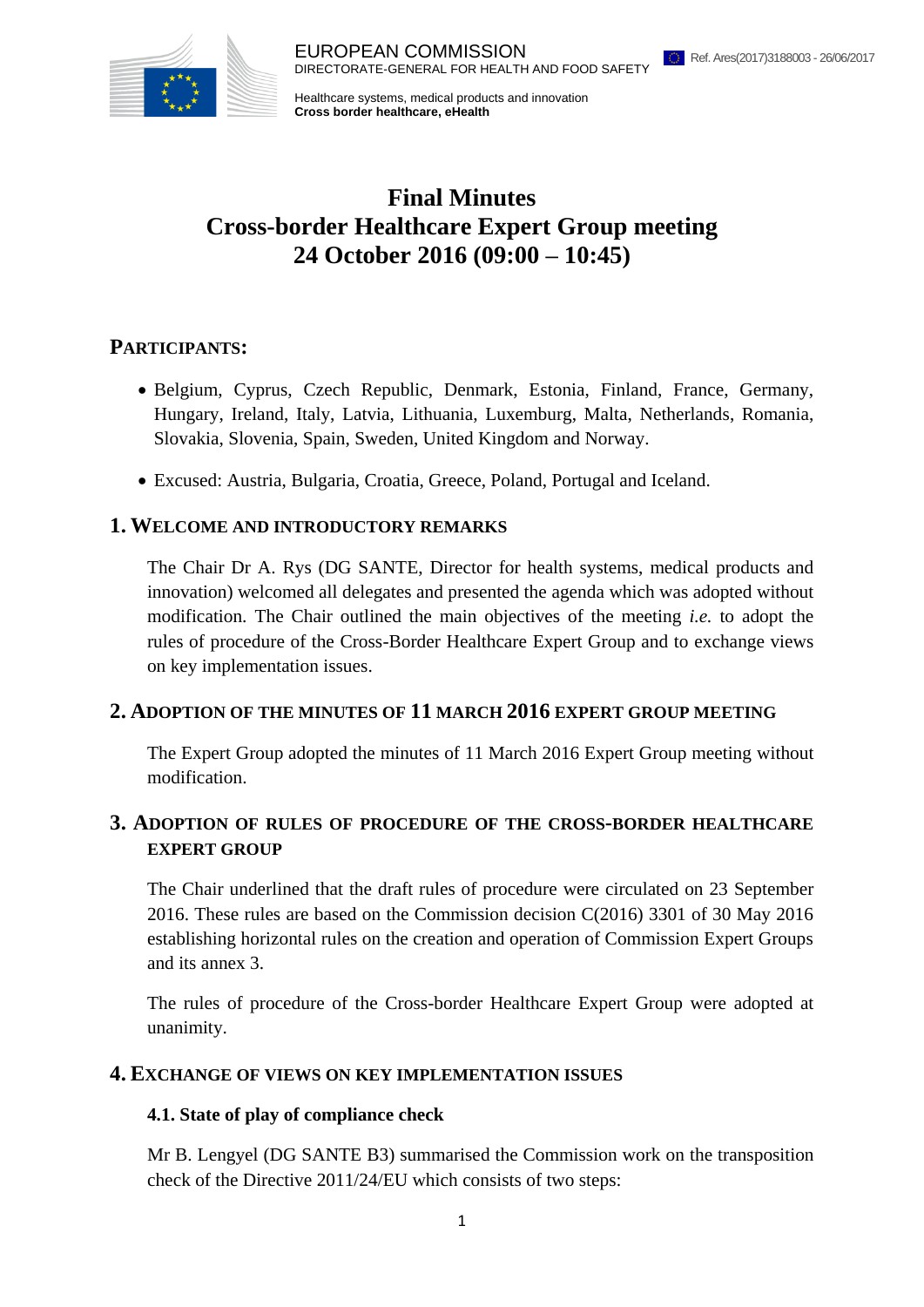1) The completeness check *i.e.* checking whether the measures notified to the Commission to transpose the Directive cover all the provisions of the Directive;

2) The compliance check *i.e.* checking the correctness of the transposition of the Directive by national measures.

Regarding the completeness check, infringement proceedings were launched against 26 Member States on the grounds of late or incomplete notification of national transposition measures. Currently, only one infringement case for the main Directive remains open.

Mr B. Lengyel stressed that some Member States had made a satisfactory transposition of the Directive. However, the Commission found critical issues in other Member States' legislation. He explained the main issues *i.e.* (i) unfavourable reimbursement tariffs, (ii) no transparent prior authorisation system or an extended list for prior authorisation, (iii) restrictions on reimbursement, (iv) unreasonable administrative requirements, (v) systematic overcharging of incoming patients, as well as burdensome procedural steps.

So far, the Commission started seven EU Pilot procedures. One infringement is in the reasoned opinion stage. Mr B. Lengyel reiterated DG SANTE readiness for bilateral meetings with the Member States. Member States supported the usefulness of organising such bilateral meetings to discuss more deeply the implementation related to Member States unique health systems.

This was followed by a discussion where several topics came up:

- One particular issue which had been highlighted by several Member States concerned ongoing case-law related to the Directive; an exchange of information could be envisaged to help Member States share experiences on the process; delegates were recommended, *inter alia*, to provide information to the Commission on National Administrative Court jurisprudence or other ongoing case-law going forward;
- In the past, the potential for standardised invoicing/ e-invoicing was discussed (which some Member States thought useful but others rejected categorically); the idea of identifying similar initiatives in other services of the European Commission on e-invoicing was explored, not least for good examples in how to overcome issues related to administrative burden, cooperation and nomenclature.
- Several Member States expressed their commitment for further scrutiny of the Directive's implementation on the ground.

To conclude, the Chair outlined that the Commission services will continue to co-operate with the Expert Group to pursue its efforts in allowing the Directive to deliver its full potential for the benefit of all EU citizens.

### **4.2. Outcome of data collection exercise**

Mr J. Olsson (Jonathan Olsson Consulting) presented the outcome of the data collection exercise for the year 2015 and proposed some amendments to the questionnaire for next